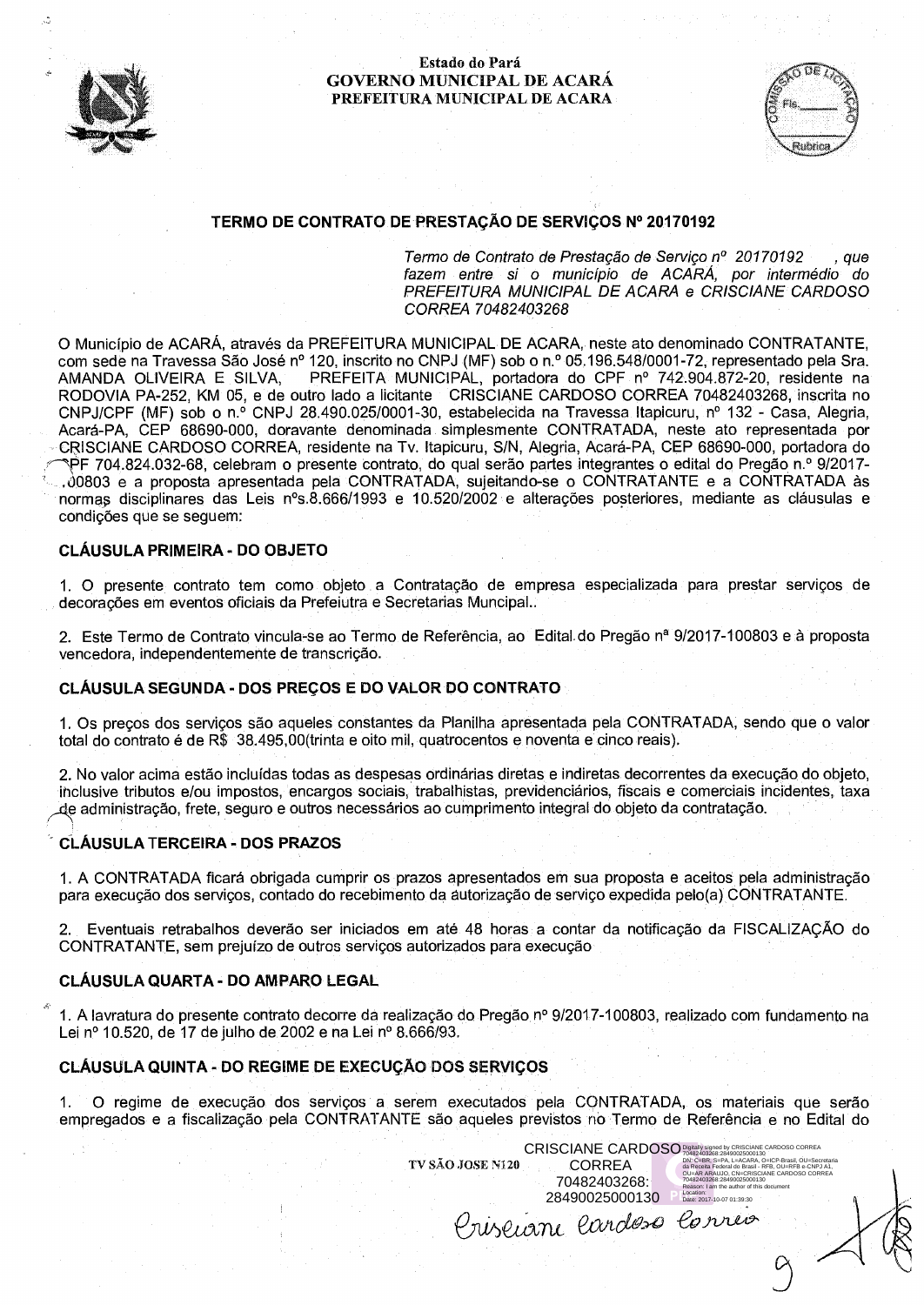



Pregão Nº. 9/2017-100803.

# **CLÁUSULA SEXTA - DA VIGÊNCIA E DA EFICÁCIA**

1. A vigência deste contrato terá início em 11 de Setembro de 2017 extinguindo-se 31 de Agosto de 2018, tendo início e vencimento em dia de expediente, devendo-se excluir o primeiro e incluir o último.

2. A vigência poderá ser prorrogada por interesse das partes até o limite de 60 (sessenta) meses, desde que haja autorização formal da autoridade competente e observados os seguintes requisitos:

2.1. Os servicos tenham sido prestados regularmente;

2.2. A Administração mantenha interesse na realização do serviço;

2.3. O valor do contrato permaneça economicamente vantajoso para a Administração; e

2.4. A contratada manifeste expressamente interesse na prorrogação.

2.5. A CONTRATADA não tem direito subjetivo à prorrogação contratual.

3. A prorrogação de contrato deverá ser promovida mediante celebração de Termo Aditivo.

# CLÁUSULA SÉTIMA - DOS ENCARGOS DO CONTRATANTE

1. Caberá ao CONTRATANTE:

1.1 - Permitir acesso dos técnicos da CONTRATADA às instalações do CONTRANTANTE para execução dos serviços constantes do objeto;

1.2 - Prestar as informações e os esclarecimentos que venham a ser solicitados pelos técnicos da CONTRATADA;

1.3 - Rejeitar qualquer serviço executado equivocadamente ou em desacordo com as especificações constantes do Anexo I do edital do Pregão n.º 9/2017-100803;

1.4 - Impedir que terceiros executem os serviços objeto deste contrato;

1.5 - Solicitar que seja refeito o serviço que não atenda às especificações constantes do Termo de Referência do Pregão n.º 9/2017-100803;

1.6 - Disponibilizar à CONTRATADA espaço físico em suas dependências para a execução de trabalhos simples, quando necessário; e

1.7 - Atestar as faturas correspondentes e supervisionar o serviço, por intermédio da Secretaria de Servicos Gerais do CONTRATANTE.

# CLÁUSULA OITAVA - DOS ENCARGOS DA CONTRATADA

#### 1. Caberá à CONTRATADA:

1.1 - Responder, em relação aos seus técnicos, por todas as despesas decorrentes da execução dos servicos, tais como:

TV SÃO JOSE N120

a. salários; b. seguros de acidente;

**CRISCIANE CARDOSO CORREA** 70482403268: 28490025000130

Priseiani Cardoso Corrio

ed by CRISCIANE CARDOSO CORREA l82403268:28490025000130<br>: C=BR, S=PA, L=ACARA, O=ICP-Brasil,<br>∽Secretaria da Receita Federal do Brasil - RFB. cauon.<br>.te: 2017-10-07 01:39:51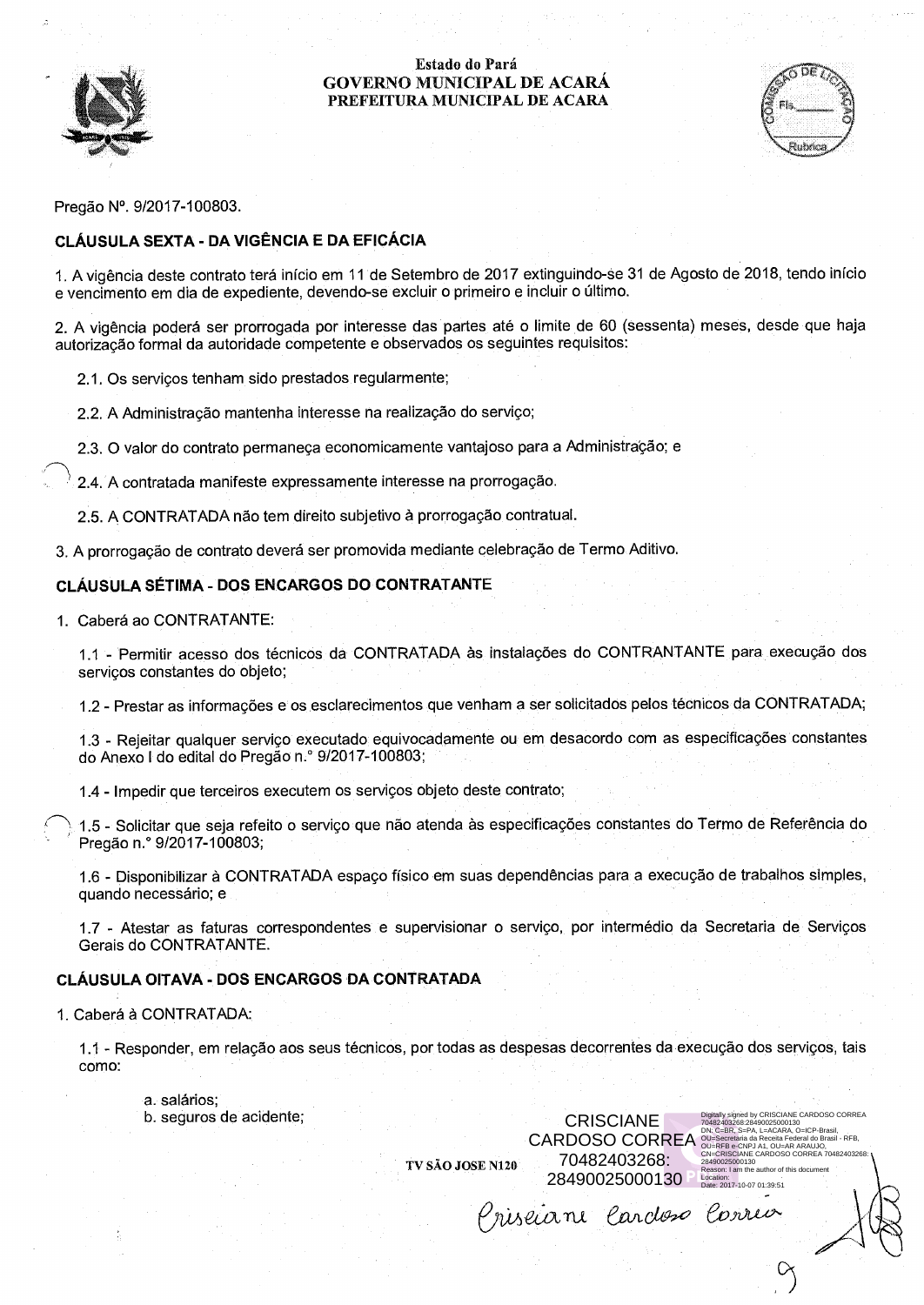



- c. taxas, impostos e contribuições;
- d. indenizações;
- e. vales-refeição;
- f. vales-transporte: e
- g. outras que porventura venham a ser criadas e exigidas pelo Governo;

1.2 - Manter os seus técnicos sujeitos às normas disciplinares do CONTRATANTE quando em trabalho no órgão. porém sem qualquer vínculo empregatício com o órgão.

1.3 - Manter os seus técnicos identificados por crachá, quando em trabalho no órgão, devendo substituir imediatamente qualquer um deles que seja considerado inconveniente à boa ordem e às normas disciplinares do CONTRATANTE:

1.4 - Responder, ainda, por quaisquer danos causados diretamente aos bens de propriedade do CONTRATANTE. quando esses tenham sido ocasionados por seus técnicos durante a prestação dos servicos alvo deste contrato:

1.5 - Arcar com despesa decorrente de qualquer infração, seja qual for, desde que praticada por seus técnicos no recinto do CONTRATANTE:

1.6 - Reparar, corrigir, remover, reconstruir ou substituir, às suas expensas, no total ou em parte, os servicos efetuados referentes ao objeto em que se verificarem vícios, defeitos ou incorreções resultantes da execução ou dos materiais usados:

1.7 - Providenciar, sem quaisquer ônus adicionais para CONTRATANTE, o transporte do mobiliário a ser recuperado, tanto na saída quanto no retorno ao seu local de origem, seguindo, para tal, as normas de controle de movimentação patrimonial do CONTRATANTE:

1.8 - Devolver os móveis retirados para manutenção e reforma limpos, sem ônus adicional para o **CONTRATANTE:** 

1.9 - Refazer os serviços que forem rejeitados no prazo de 05 (cinco) dias úteis, contados do recebimento da comunicação:

1.10 - Reparar ou indenizar qualquer descaracterização de mobiliário decorrente de serviço executado pela CONTRATADA sem autorização prévia da CONTRATANTE:

1.11 - Usar a melhor técnica possível para a execução dos serviços objeto deste contrato;

1.12 - Não remover os bens e acessórios do local onde se encontram sem o consentimento prévio e por escrito da CONTRATANTE, quando for o caso;

1.13 - Fornecer todo o material necessário à execução dos serviços objeto deste contrato, empregando sempre materiais de primeira qualidade:

1.14 - Submeter à fiscalização do CONTRATANTE as amostras de todos os materiais a serem empregados nos serviços antes da sua execução;

1.15 - Comunicar à CONTRATANTE qualquer anormalidade de caráter urgente e prestar os esclarecimentos julgados necessários;

1.16 - Obter todas e quaisquer informações junto à CONTRATANTE necessárias à boa consecução dos trabalhos;

1.17 - Manter-se em compatibilidade com as obrigações a serem assumidas e com todas as condições de habilitação e qualificação exigidas neste contrato durante toda a execução do contrato.

> **CRISCIANE** TV SÃO JOSE N120 CARDOSO CORREA 70482403268: 28490025000130

TON: C=BR, S=PA, L=ACARA, O=ICP-Bra<br>DN: C=BR, S=PA, L=ACARA, O=ICP-Bra<br>OU=Secretaria da Receita Federal do Bra<br>OU=RFB e-CNPJ A1. OU=AR ARAUJO.

uon:<br>· 2017-10-07 01:40:08

riserane Cardoso Correix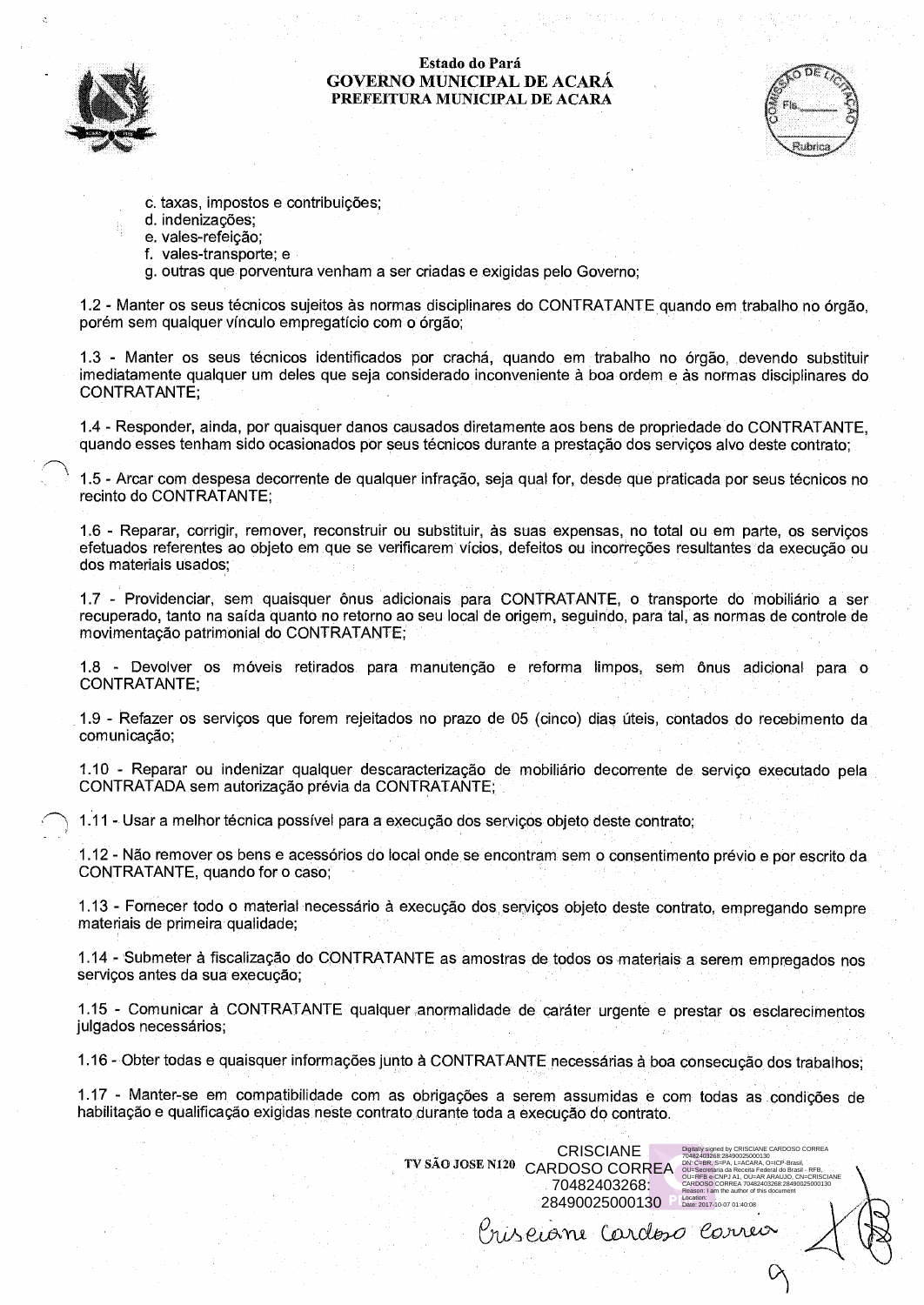



# CLÁUSULA NONA - DAS OBRIGAÇÕES SOCIAIS, COMERCIAIS E FISCAIS

À CONTRATADA caberá, ainda:  $\mathbf 1$ .

1.1 - Assumir a responsabilidade por todos os encargos previdenciários e obrigações sociais previstos na legislação social e trabalhista em vigor, obrigando-se a saldá-los na época própria, vez que os seus empregados não manterão nenhum vínculo empregatício com o CONTRATANTE;

1.2 - Assumir, também, a responsabilidade por todas as providências e obrigações estabelecidas na legislação específica de acidentes do trabalho, quando, em ocorrência da espécie, forem vítimas os seus empregados no decorrer do desempenho dos serviços ou em conexão com eles, ainda que acontecido em dependência do CONTRATANTE;

1.3 - Assumir todos os encargos de possível demanda trabalhista, cível ou penal, relacionadas a este contrato, originariamente ou vinculados por prevenção, conexão ou continência; e

1.4 - Assumir, ainda, a responsabilidade pelos encargos fiscais e comerciais resultantes da execução deste contrato.

2. A inadimplência da CONTRATADA, com referência aos encargos estabelecidos no item anterior, não transfere a responsabilidade por seu pagamento à Administração do CONTRATANTE, nem poderá onerar o objeto deste contrato, razão pela qual a CONTRATADA renuncia expressamente a qualquer vínculo de solidariedade, ativa ou passiva, com o CONTRATANTE.

#### CLÁUSULA DÉCIMA - DAS OBRIGAÇÕES GERAIS

1. Deverá a CONTRATADA observar, também, o seguinte:

1.1 - É expressamente proibida a contratação de servidor pertencente ao Quadro de Pessoal do CONTRATANTE durante a prestação dos serviços, objeto deste contrato;

1.2 - é expressamente proibida, também, a veiculação de publicidade acerca deste contrato, salvo se houver prévia autorização da Administração do CONTRATANTE;

1.3 - é vedada a subcontratação de outra empresa para a prestação dos serviços objeto deste contrato.

#### ∖LÁUSULA DÉCIMA PRIMEIRA - DO ACOMPANHAMENTO E DA FISCALIZACÃO

1. A execução dos serviços objeto deste contrato será acompanhada e fiscalizada por do CONTRATANTE, designado para esse fim.

2. O servidor do CONTRATANTE anotará em registro próprio todas as ocorrências relacionadas com a execução dos serviços, determinando o que for necessário à regularização das faltas ou defeitos observados.

3. As decisões e providências que ultrapassarem a competência do representante deverão ser solicitadas a autoridade competente do(a) CONTRATANTE, em tempo hábil, para a adoção das medidas convenientes.

4. A CONTRATADA deverá manter preposto para representá-la durante a execução deste contrato, desde que aceito pela Administração do CONTRATANTE.

#### CLÁUSULA DÉCIMA SEGUNDA - DA ATESTAÇÃO

1. A atestação da execução dos serviços caberá à servidor do CONTRATANTE designado para fim representando o CONTRATANTE.

TV SÃO JOSE N120

riseiane Cardoio Correo

l by UruoOu<br>28490025000130<br>PA, L=ACARA, O=ICP-Brasil, OU=Se<br>deral do Brasil - RFB, OU=RFB e-CNF<br>- CARDOSO COL

 $^{1000}_{10130}$ 

0N:<br>2017-10-07 01:40:28

**CRISCIANE** 

**CARDOSO CORREA** 

70482403268:

28490025000130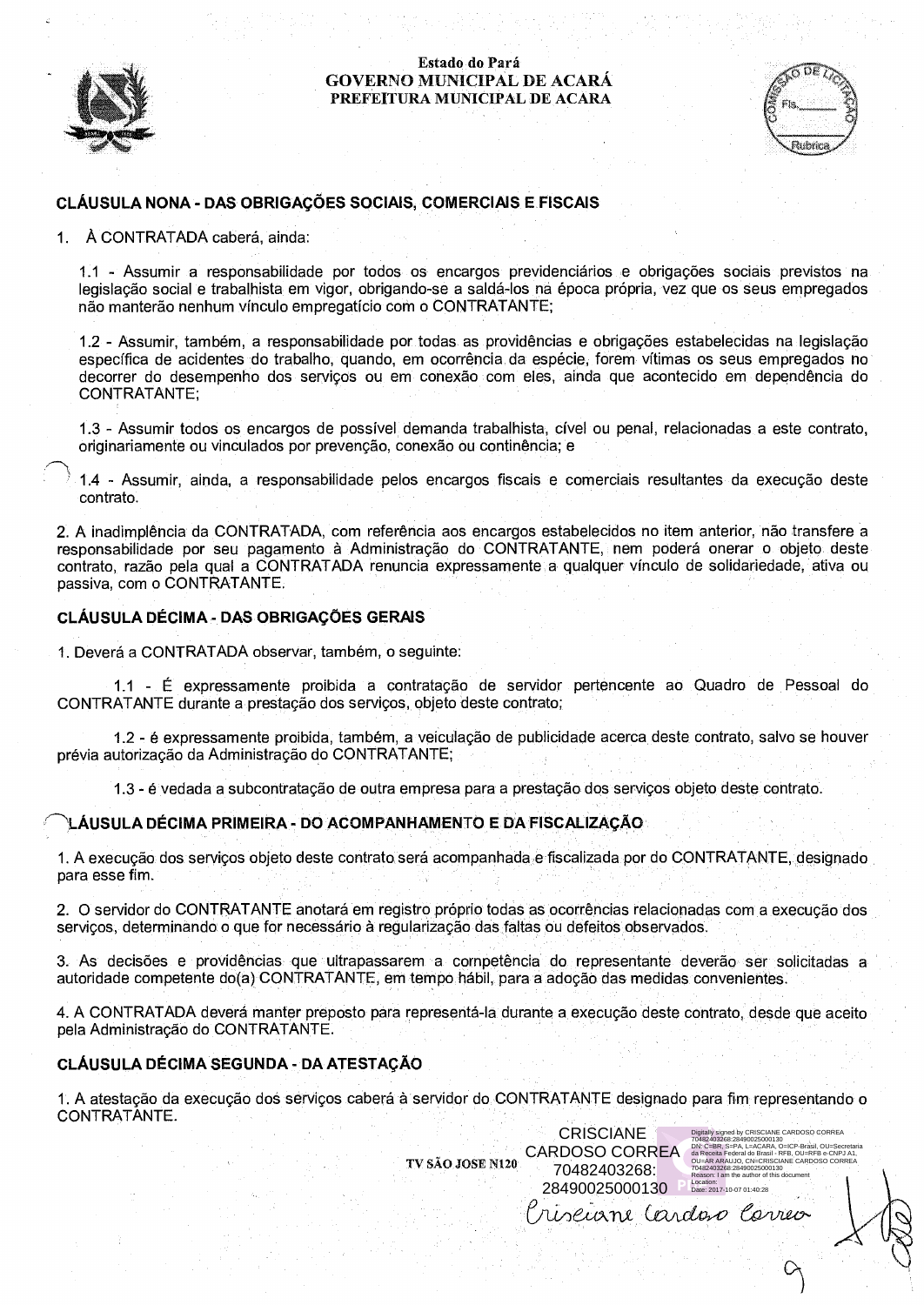



# CLÁUSULA DÉCIMA TERCEIRA - DA DOTACÃO ORCAMENTÁRIA

1. As despesas oriunda do presente contrato correrão por conta da dotação orgamentária Exercício 2017 Atividade 0201.041220002.2.003 Manutenção do Gabinete do Prefeito, Classificação econômica 3.3.90.39.00 Outros Serv. de Terc. Pessoa Jurídica, Subelemento 3.3.90.39.99, no valor de R\$ 15.398,00, Exercício 2017 Atividade<br>0501.041220001.2.008 Manutenção das Atividades da Secretaria Municipal de Administração, Classificação econômica 3.3.90.39.00 Outros Serv. de Terc. Pessoa Jurídica, Subelemento 3.3.90.39.99, no valor de R\$ 7.699.00. Exercício 2017 Atividade 1201.133920008.2.071 Manutenção das Atividades da Secretaria Municipal de Cultura. Classificação econômica 3.3.90.39.00 Outros Serv. de Terc. Pessoa Jurídica, Subelemento 3.3.90.39.99, no valor de R\$ 7.699.00, Exercício 2017 Atividade 0801.121220004.2.013 Manutenção da Secretaria Municipal de Educação, Classificação econômica 3.3.90.39.00 Outros Serv. de Terc. Pessoa Jurídica, Subelemento 3.3.90.39.99, no valor de R\$ 7.699,00.

2. Em caso de prorrogação, no(s) exercício(s) seguinte(s), correrão à conta dos recursos próprios para atender às espesas da mesma natureza, cuja alocação será feita no início de cada exercício financeiro.

# CLÁUSULA DÉCIMA QUARTA - DO PAGAMENTO

1. Executados e aceitos os servicos, a CONTRATADA apresentará a Nota Fiscal/Fatura no Setor Financeiro da (o) CONTRATANTE, situado na Travessa São José nº 120, para fins de liquidação e pagamento, mediante ordem bancária creditada em conta corrente ou cheque nominal ao fornecedor, até o 30° (trigésimo) dia útil contado da entrega dos documentos.

2. O CONTRATANTE reserva-se o direito de recusar o pagamento se, no ato da atestação, os serviços executados não estiverem de acordo com a especificação apresentada e aceita.

3. O CONTRATANTE poderá deduzir do montante a pagar os valores correspondentes a multas ou indenizações devidas pela CONTRATADA, nos termos deste contrato.

4. Nenhum pagamento será efetuado à CONTRATADA enguanto pendente de liguidação qualquer obrigação financeira e previdenciária, sem que isso gere direito a alteração de preços, compensação financeira ou aplicação de penalidade ao CONTRATANTE.

5. O prazo de pagamento da execução dos serviços será contado a partir da data final do período de adimplemento de cada parcela.

5.1 - Nos casos de eventuais atrasos de pagamento, desde que a CONTRATADA não tenha concorrido de alguma forma para tanto, fica convencionado que a taxa de compensação financeira devida pelo CONTRATANTE, entre a data acima referida e a correspondente ao efetivo adimplemento da parcela, será calculada mediante a aplicação da seguinte fórmula:

 $EM = I \times N \times VP$ 

onde:

 $EM =$ Encargos moratórios;

Número de dias entre a data prevista para o pagamento e a do efetivo pagamento;  $\overline{N}$ 

Valor da parcela pertinente a ser paga; VP

Índice de compensação financeira, assim apurado: Ξ

TV SÃO JOSE N120

**CRISCIANE CARDOSO** 

**CORREA** 

70482403268:

28490025000130

OU=Secretaria da Receita<br>OU=RFB e-CNPJ A1, OU=

Location:<br>Date: 2017-10-07 01:40:45

Prisevani Cardoso Corres

CIANE CARDOSO CORREA

03268:28490025000130

n: I am the author of this do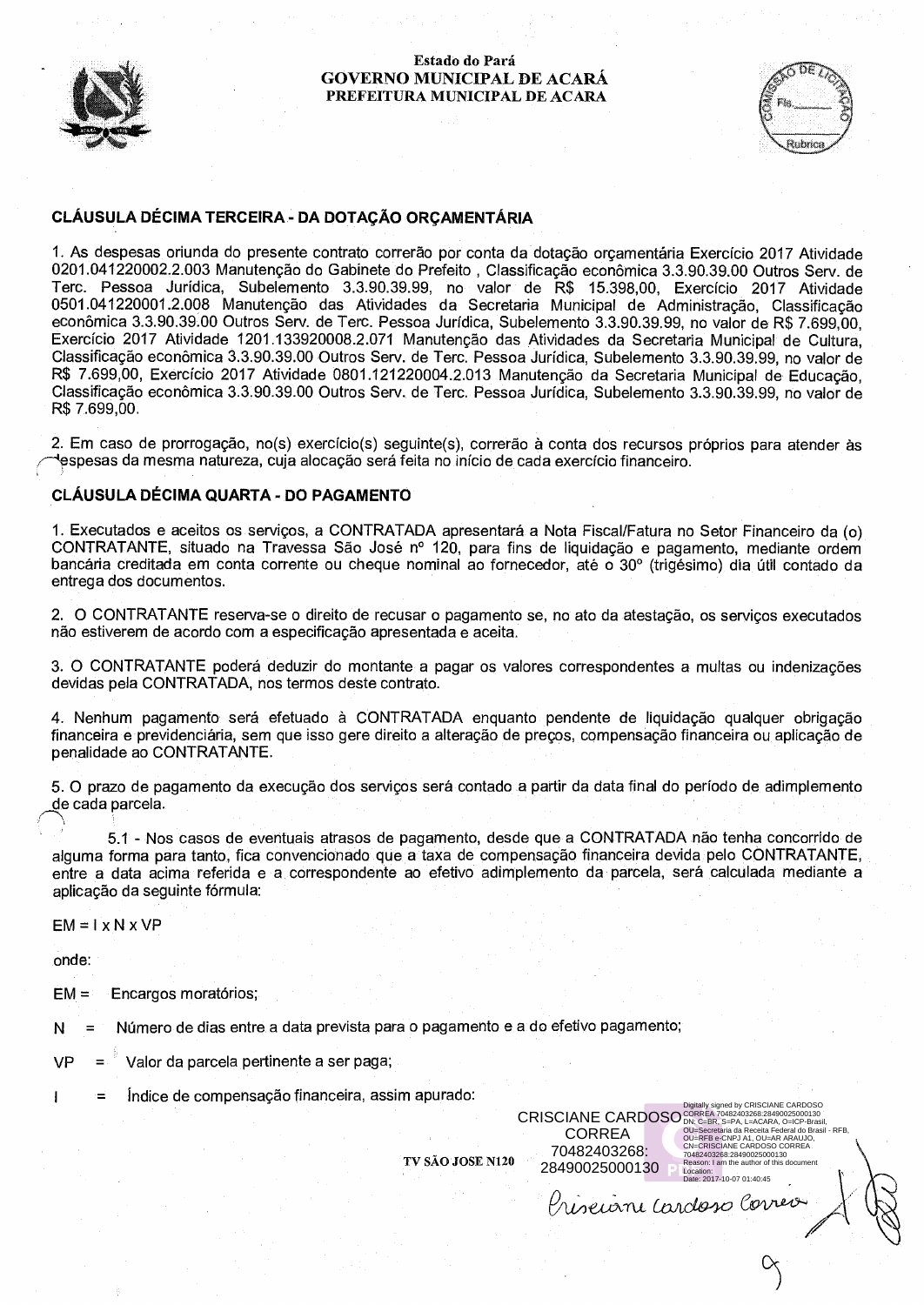



um.<br>2017-10-07 01:41:0¥

Ponrec

, , , , , , , , , , , , ,

 $I = (6/100)$  ==>  $I = 0,00016438$  $I = TX$  $\equiv$  $\equiv$  $>$ 365 365

 $TX$  - Percentual da taxa anual =  $6\%$ 

5.2 - A compensação financeira prevista nesta condição será incluída na fatura do mês seguinte ao da ocorrência.

5.3 - O pagamento mensal dos serviços somente poderá ser efetuado após a apresentação da nota fiscal/fatura atestada por servidor designado, conforme disposto no art. 67 da Lei n.º 8.666/93, e verificação da regularidade da licitante vencedora junto à Seguridade Social - CND e ao Fundo de Garantia por Tempo de Servico -CRF.

# CLÁUSULA DÉCIMA QUINTA - DA ALTERAÇÃO DO CONTRATO

O presente contrato poderá ser alterado, nos casos previstos no artigo 65 da Lei n.º 8.666/93, desde que haja teresse da Administração do CONTRATANTE, com a apresentação das devidas justificativas.

#### CLÁUSULA DÉCIMA SEXTA - DO AUMENTO OU SUPRESSÃO

1. No interesse da Administração do CONTRATANTE, o valor inicial atualizado deste contrato poderá ser aumentado ou suprimido ato o limite de 25% (vinte e cinco por cento), conforme disposto no artigo 65, parágrafos 1º e 2º, da Lei n.º 8.666/93.

1.1 - A CONTRATADA fica obrigada a aceitar, nas mesmas condições contratadas, os acréscimos ou supressões que se fizerem necessários; e

1.2 - nenhum acréscimo ou supressão poderá exceder o limite estabelecido nesta cláusula, exceto as supressões resultantes de acordo entre as partes.

#### CLÁUSULA DÉCIMA SÉTIMA - DAS PENALIDADES

1. O atraso injustificado na execução dos serviços ou o descumprimento das obrigações estabelecidas no contrato sujeitará a CONTRATADA à multa de 0,5% (zero vírgula cinco por cento) por dia e por ocorrência, até o máximo de 10% (dez por cento) sobre o valor total do contrato, recolhida no prazo máximo de 15 (quinze) dias corridos, uma vez comunicada oficialmente.

2. Pela inexecução total ou parcial do objeto deste contrato, a Administração do CONTRATANTE poderá, garantida a prévia defesa, aplicar à CONTRATADA as seguintes sanções:

2.1 - advertência;

2.2 - multa de 10% (dez por cento) sobre o valor total do contrato, no caso de inexecução total do objeto contratado, recolhida no prazo de 15 (quinze) dias corridos, contado da comunicação oficial;

2.3 - suspensão temporária de participar em licitação e impedimento de contratar com a Administração do CONTRATANTE, pelo prazo de até 2 (dois) anos;

2.4 - declaração de inidoneidade para licitar ou contratar com a Administração Pública enquanto perdurarem os motivos determinantes da punição ou até que seja promovida a reabilitação perante a própria autoridade que aplicou a penalidade, que será concedida sempre que a CONTRATADA ressarcir a Administração do CONTRATANTE pelos prejuízos resultantes e após decorrido o prazo da sanção aplicada com base no subitem anterior.

TV SÃO JOSE N120

**CRISCIANE CARDOSO CORREA** SH

70482403268:

28490025000130

Priserane Cardox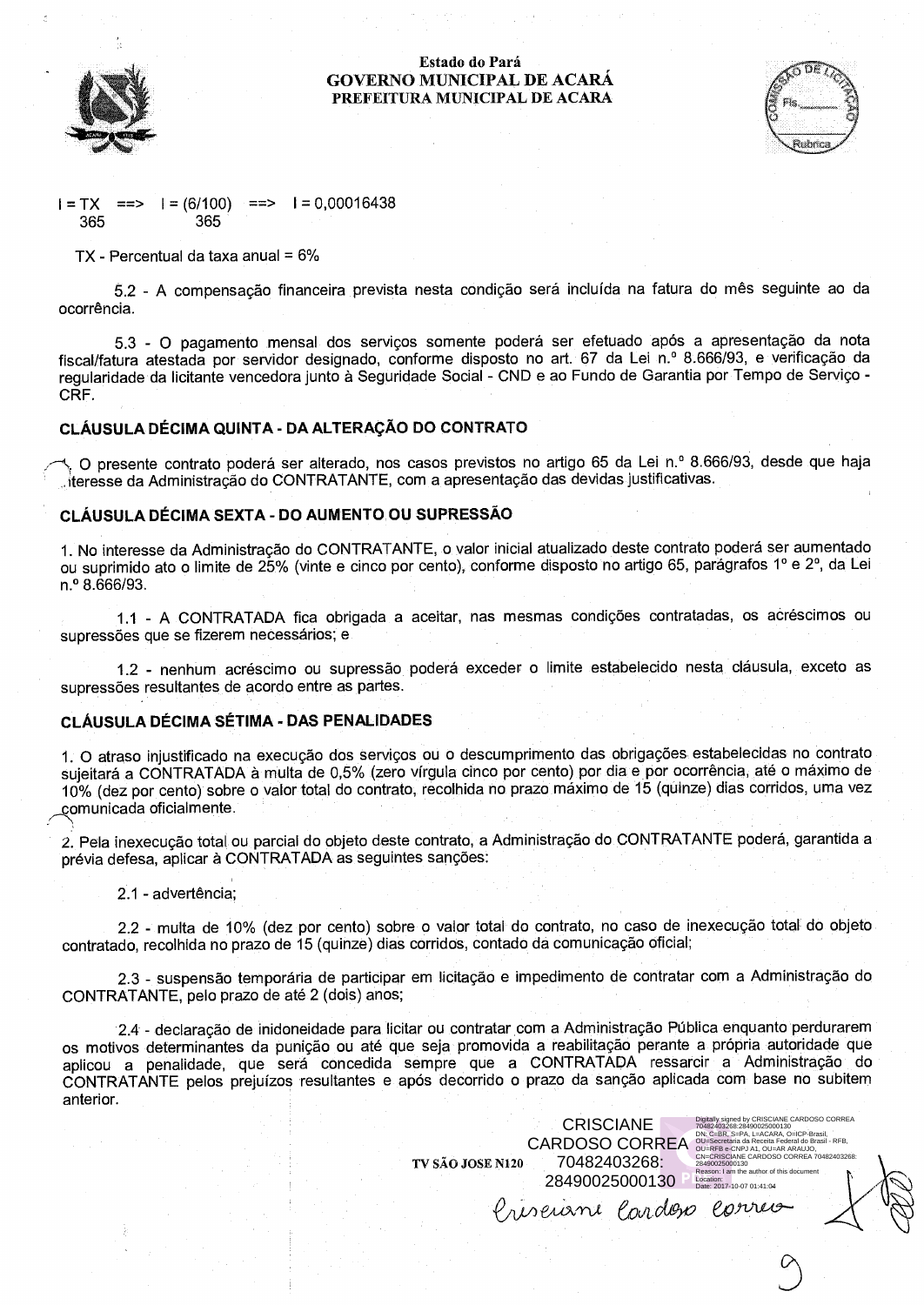



3. Pelos motivos que se seguem, principalmente, a CONTRATADA estará sujeita às penalidades tratadas nos itens 1 e 2 desta cláusula:

3.1 - pelo atraso na execução dos servicos, em relação ao prazo proposto e aceito:

3.2 - pela recusa em substituir qualquer material defeituoso empregado na execução dos servicos, que vier a ser rejeitado, caracterizada se a substituição não ocorrer no prazo de 5 (cinco) dias úteis, contado da data da rejeição: e

3.3 - por recusar refazer qualquer serviço que vier a ser rejeitado caracterizada se a medida não se efetivar no prazo de 5 (cinco) dias úteis, contados da data de rejeição.

4. Além das penalidades citadas, a CONTRATADA ficará sujeita, ainda, ao cancelamento de sua inscrição no Cadastro de Fornecedores do CONTRATANTE e, no que couber, às demais penalidades referidas no Capítulo IV da Lei n.º 8.666/93.

Comprovado impedimento ou reconhecida força maior, devidamente justificado e aceito pela Administração do CONTRATANTE, em relação a um dos eventos arrolados no Item 3 desta cláusula, a CONTRATADA ficará isenta das penalidades mencionadas.

6. As sancões de advertência, suspensão temporária de participar em licitação e impedimento de contratar com a Administração do CONTRATANTE, e declaração de inidoneidade para licitar ou contratar com a Administração Pública poderão ser aplicadas à CONTRATADA juntamente com as de multa, descontando-a dos pagamentos a serem efetuados.

# CLÁUSULA DÉCIMA OITAVA - DA RESCISÃO.

1. A inexecução total ou parcial deste contrato enseja a sua rescisão, conforme disposto nos artigos 77 a 80 da Lei n.º 8.666/93.

1.1 - Os casos de rescisão contratual deverão ser formalmente motivados nos autos do processo, assegurado o contraditório e a ampla defesa.

2. A rescisão deste contrato poderá ser:

2.1 - determinada por ato unilateral e escrito da Administração do CONTRATANTE, nos casos enumerados bs incisos I a XII e XVII do artigo 78 da Lei n.º 8.666/93, notificando-se a CONTRATADA com a antecedência mínima de 30 (trinta) dias corridos;

2.2 - amigável, por acordo entre as partes, desde que haja conveniência para a Administração do **CONTRATANTE; ou** 

2.3 - judicial, nos termos da legislação vigente sobre a matéria.

3. A rescisão administrativa ou amigável deverá ser precedida de autorização escrita e fundamentada da autoridade competente.

# CLÁUSULA DÉCIMA NONA - DA VINCULAÇÃO AO EDITAL E Á PROPOSTA DA CONTRATADA

1. Este contrato fica vinculado aos termos do Pregão n.º 9/2017-100803, e aos termos das propostas da CONTRATADA.

#### **CLÁUSULA VIGÉSIMA - DO FORO**

Digitally signed by CRISCIANE CARDOSO DIGITALLY SIGNALLY SURFAIRED AT A CARDOS CONTRACT ON A CHARGE AND CONDUCT AND RESPOND TO USE OF A CARD OF THE DIGITAL OF THE DIGITAL OF THE DIGITAL OF THE DIGITAL OF THE DIGITAL OF THE TV SÃO JOSE N120 70482403268: 28490025000130

Prisciane cardoso correio

B, OO HIT BIC ONTO AT, OO<br>-CRISCIANE CARDOSO C<br>182403268:28490025000130

cauon:<br>.te: 2017-10-07 01:41:25